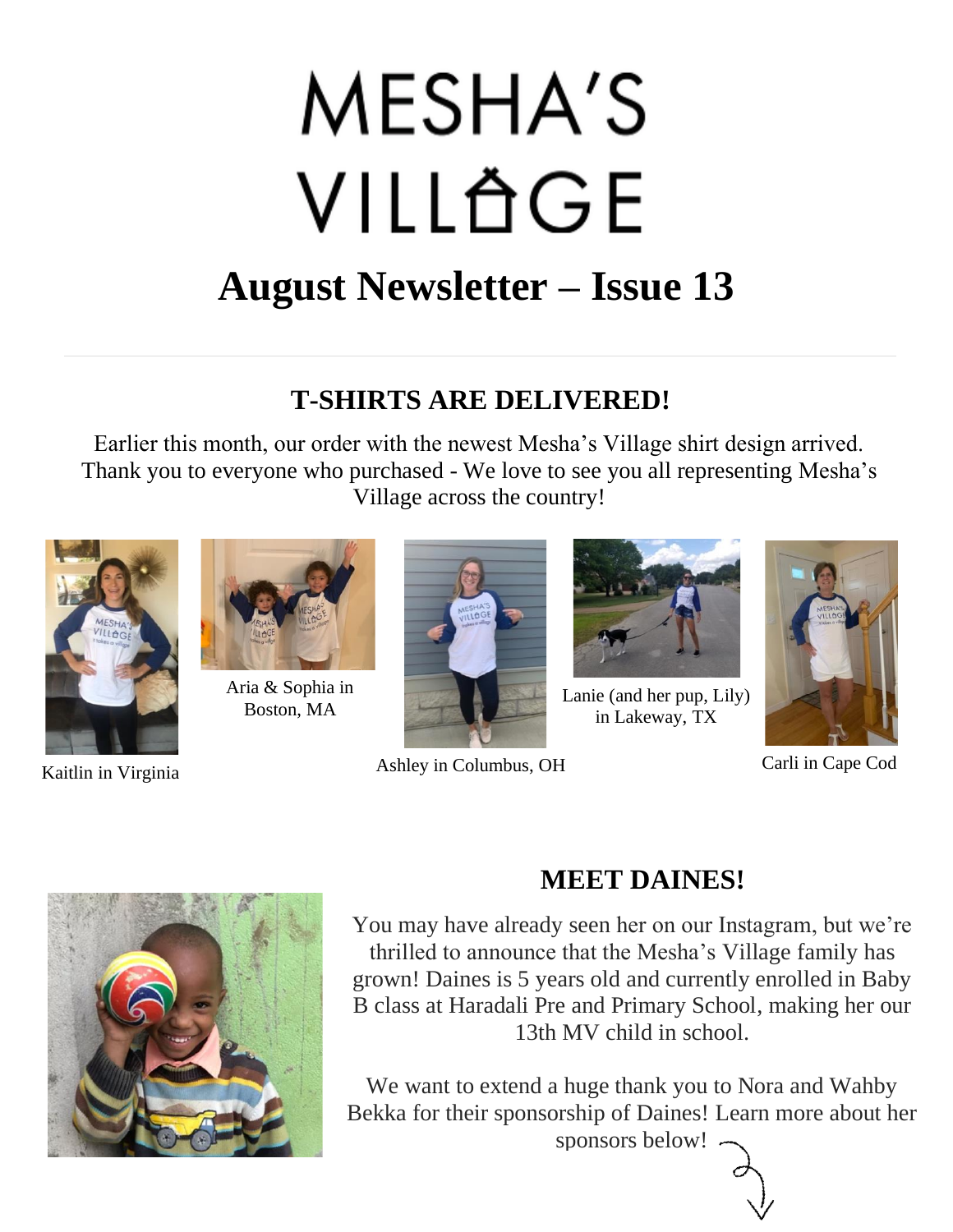

# **SPONSOR SPOTLIGHT NORA & WAHBY**



#### **Tell us a little about yourselves.**

Wahby and I met on a volleyball court 35 years ago and have been married for 32 years. We have 2 children Mariam and Bashir. We love to travel, outdoor activities, eat, and spend time with family and friends.

#### **How did you hear about Mesha's Village and what made you want to sponsor through us?**

I was introduced to Mesha's Village through Linda Potter when it just started in 2017. I was very impressed by the passion and determination of its founders, Madison and Jordan. They started with small steps that is leading to big impact. They sponsored Mesha, their first child, in 2017 and they are now 13 children.



#### **What excites you most about sponsoring a child in need?**

Through education, we create limitless opportunities for children across the globe to control their destiny and impact their communities. We also believe that education breaks the cycle of poverty, social injustice, and political instability. We dream of a world where every child has access to education and healthcare.

#### **How has your experience been with Mesha's Village so far?**

Amazing!! I was introduced to MV when it first founded, and I love seeing the same consistent passion and focus of the founders and their team.

#### **Anything else you would like to share?**

My co-worker and good friend Linda and I sponsored 2 girls at the same time. It is my wish to be able to travel with her to Tanzania one day to meet Daines and Sumaiya and volunteer at Haradali school.

> **Thank you, Bekka Family! We are so thankful to have people like you on our team!**